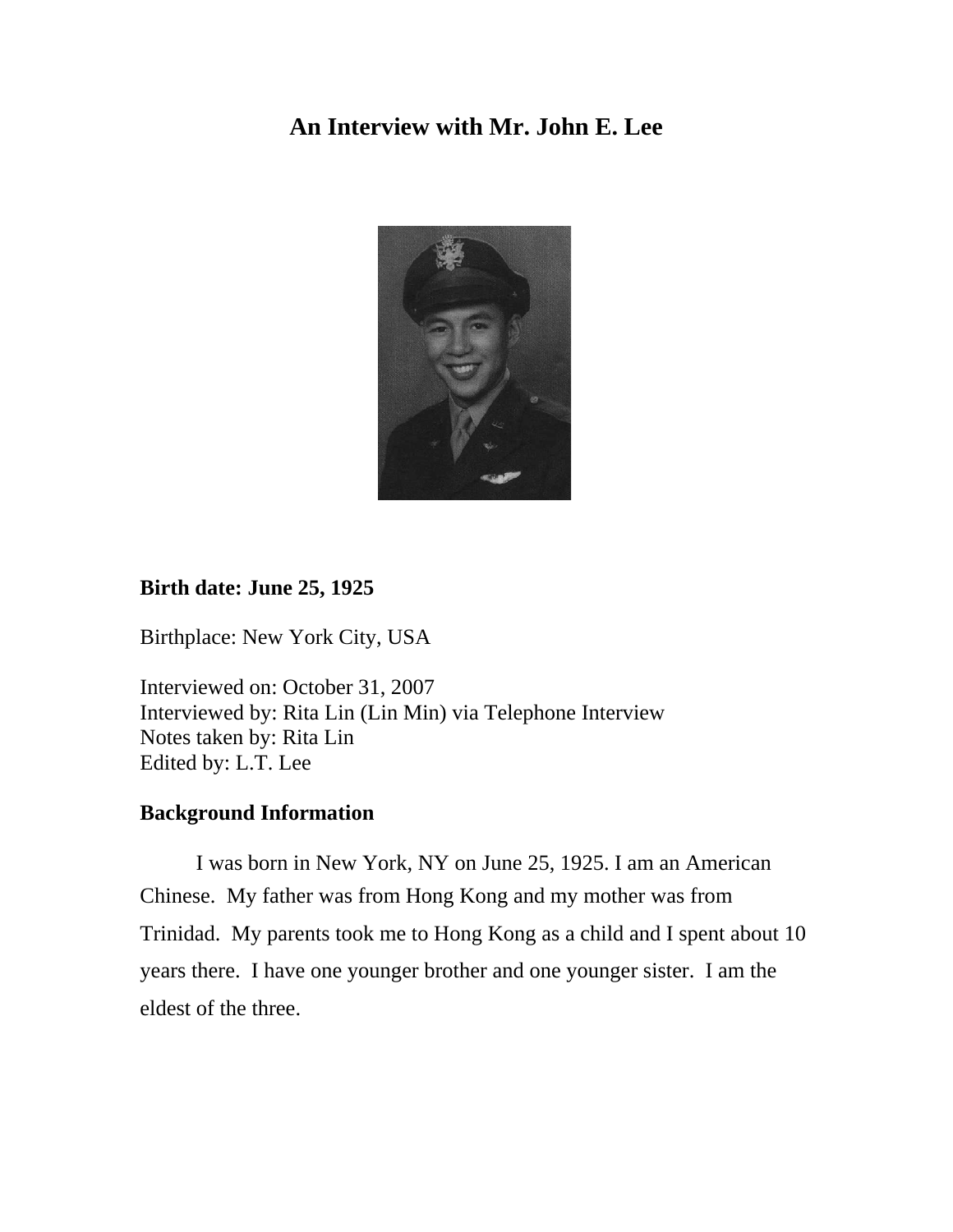My flying career started soon after graduation from high school and the equivalent of two years college. I enlisted in the U.S. Army Air Corp as an aviation cadet in January 1944. I graduated with the class of 45-E on August 4, 1945 at Douglas Army Air Base, Arizona. I was commissioned as a lieutenant and remained at Douglas AAB, AZ. During that time WWII was ending and I was transferred to the Training Command as a flight instructor on the Billy Mitchell B-25's to train Chinese Air Force Cadets, West Point cadets and foreign student pilots under the lend-lease program. This position ended in November 1946.

#### **Working with Central Air Transport Corporation (CATC) in Shanghai**

 At the end of 1946, I was discharged from the US Air Force and I went to Shanghai, China to join a Chinese airline company, Central Air Transport Corporation (CATC). At first the Chinese Civil Aviation Administration (CCAA) rejected my application for an Airline Transport rating because I was under age. Their requirement was 23 and I was still 21. To circumvent this, the company reapplied on my  $22<sup>nd</sup>$  birthday, stating that I was 23 under the Chinese Lunar Calendar and in June 1947, the CCAA granted the ATR #29 making me the youngest Captain in China.

 My boss was Mr. Moon Chin who had established CATC in 1946. My flight routes were from Shanghai to Chunking, to Beijing and other parts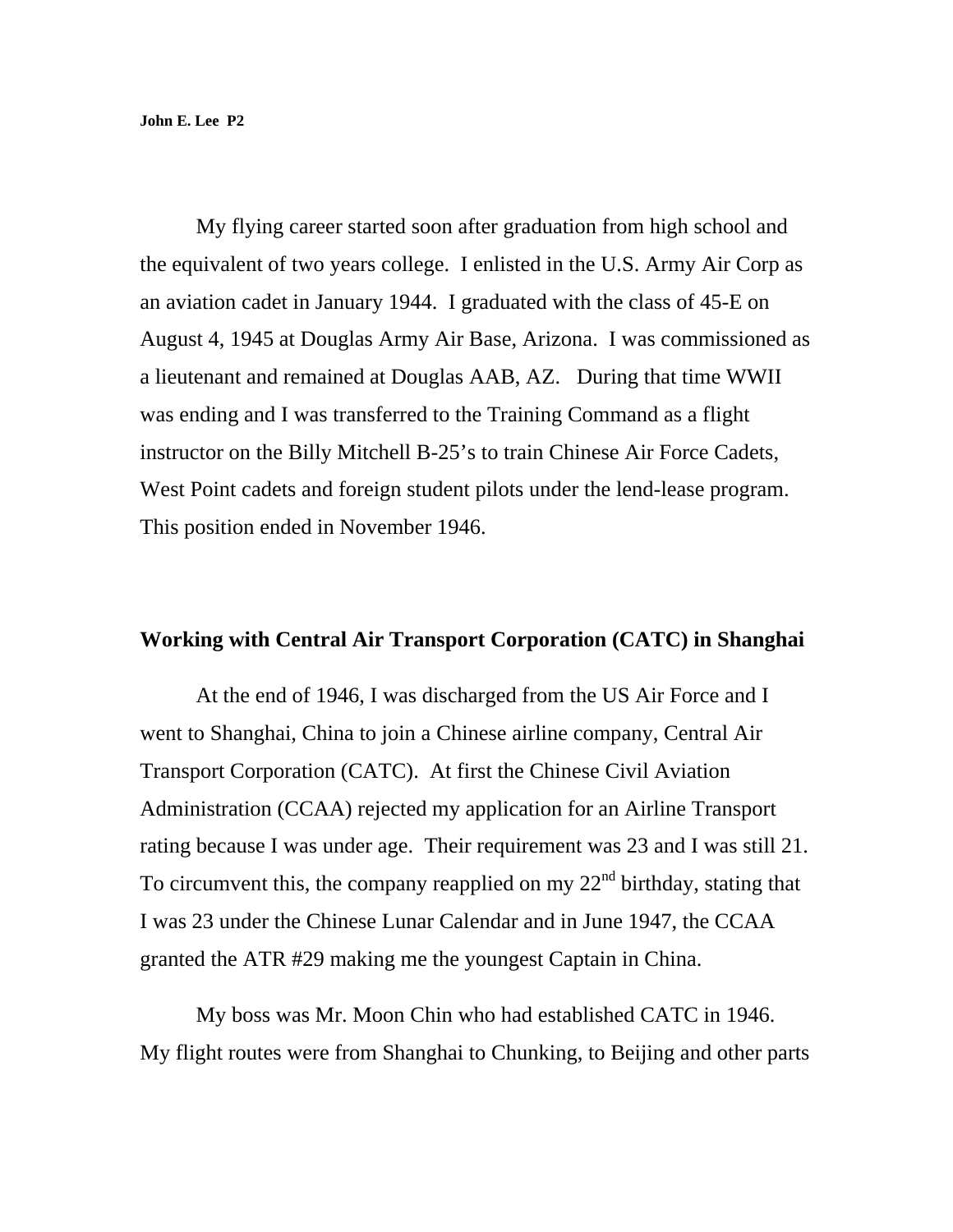of China. When the Chinese Communist invaded Northern China in 1948, we flew the Beijing-Mukden shuttle evacuating wounded soldiers. Our flights also involved airdrops to Tai-Yuan, supporting Marshal Yen Si-shan with flights from Nanking and Shanghai. As the Nationalist Government was losing ground, the only places left for CATC to fly were from Canton to Chungking, Chengtu, Kumming and Luchow. At that time there were three air transport companies in Shanghai, CATC, the China National Air Corporation (CNAC) and the Civil Air Transport (CAT). When the Communists entered Shanghai, CATC and CNAC evacuated to Hong Kong and CAT moved to Canton. We resigned in October 1949 when CATC and CNAC defected to the Communists and CAT moved to Taiwan.

#### **As a Partner with Fooshing Airline in Taiwan**

In January 1951, I became a partner of Fooshing Airline established by Mr. Moon Chin, based in Taipei. We purchased two PBYs (Catalina Flying Boats) from Air France in New York and we flew the planes across the Pacific to Taipei. Contracts were pending from both the USA and Chinese governments to operate flights into mainland Communist China. Unfortunately, with all the red tapes and long delays from the authorities, it was necessary for me to give up this venture.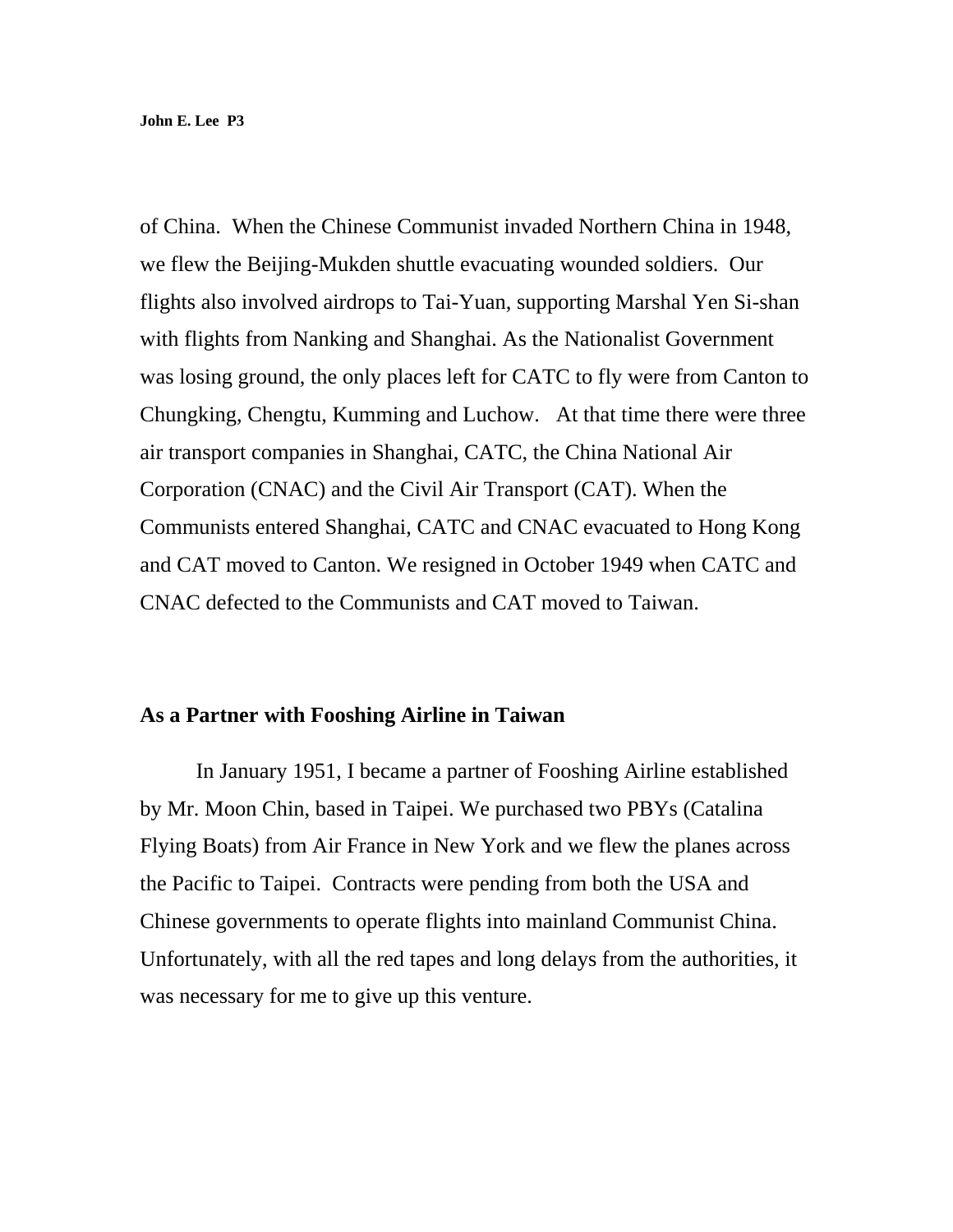## **As a Pilot for Trans World Airlines in Saudi Arabia**

In September 1951, I was employed by TWA for their contract to the Saudi Arabian Airline (SAA) which was based in Jedda, Saudi Arabia. The job involved flying DC-3/4's, Bristol-170's and Convair 340's to Africa, India, Middle East and Europe. Being an American born Chinese, the Saudis' did not realize that there were non-white American pilots. It took the U.S. Ambassador Wadsworth to explain to King Abdul Aziz ibn Rahman Al Saud about equal opportunity and democracy. The King called me the "Funny Looking American." After five years of very primitive living in the desert, I resigned in November 1956.

### **As a Pilot for Air America (US Government) in Thailand**

In 1950 during the Korean War, the Central Intelligence Agency (CIA) purchased the Civil Air Transport (CAT). There were three companies involved, CAT, Air America (AAM) and Southern Air Transport (SAT) in Japan. All three were under the jurisdiction of the CIA. At a later date CAT became AAM and all covert operations were under the CIA. I was offered a contract in February 1957 to work for Air America as a captain flying C-47's and C-46's out of Bangkok for the Thai government with missions for border patrol and training of paratroopers. The flights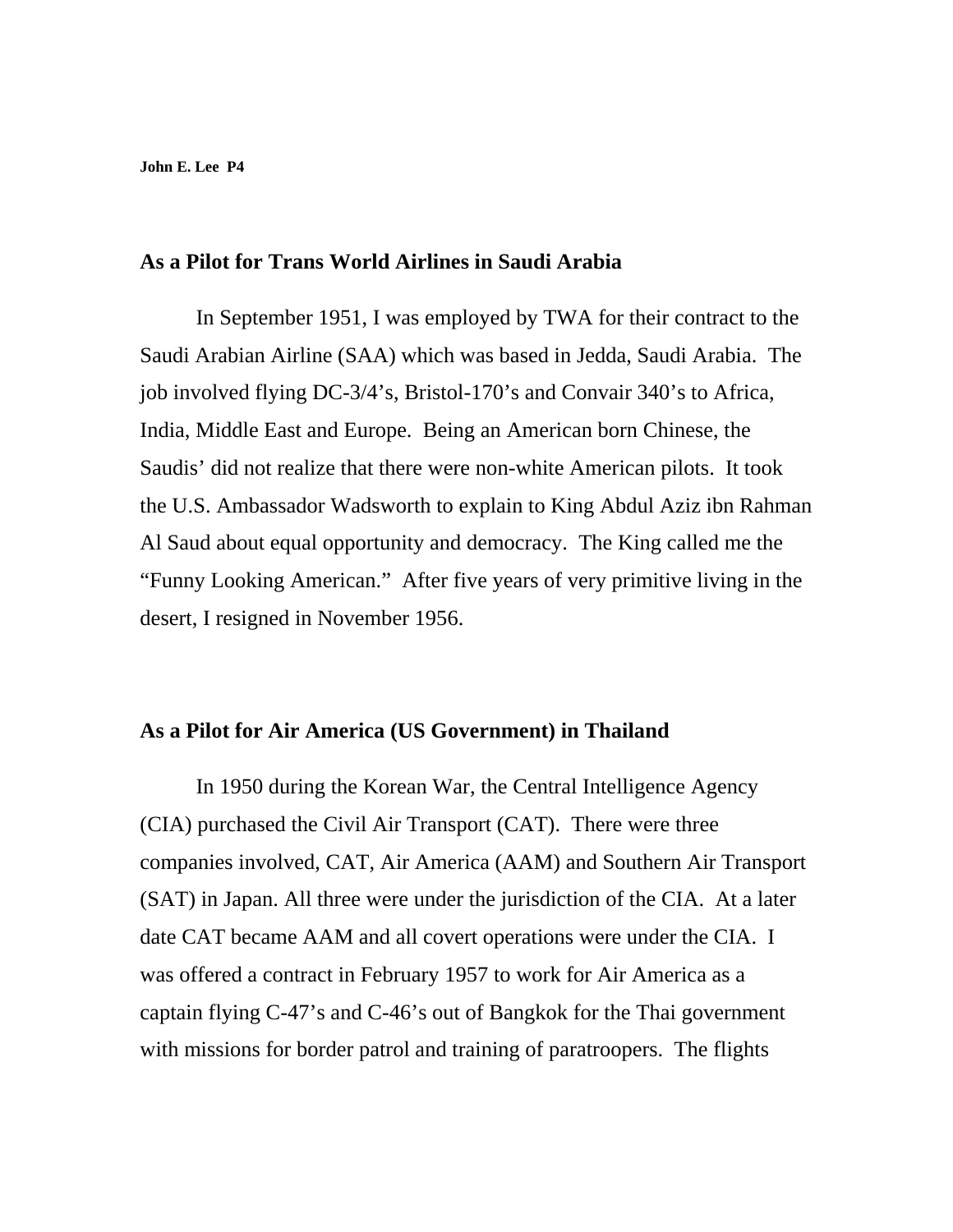were under the Program Evaluation Office (PEO), United States Overseas Mission (USOM) and other South East Asia (SEA) supply contract. I had this position for 6-7 years.

# **As an Instructor for the C-123 Project, Chinese Air Force 34th Squadron in Taiwan**

 In 1958 I met Major Hienie Aderholt in Bangkok and we discussed the use of the C-123 Fairchild aircraft for AAM's operations in Laos, thus replacing the C-47's and C-46's which were unable to handle airdrop of heavy equipment. I was sent to Clark Air Force Base in the Philippines for transition training for the C-123. I flew the aircraft and focused on its' ability on airdrops. On my return, I submitted my evaluation on its' capable performance and by the end of 1961, the US Air Force agreed to give Air America a number of C-123's for operation in Laos and South East Asia.

 Back in 1945 when I was the flight instructor of the Training Command at Enid, Oklahoma, a number of the Chinese pilots were my students. I remember one particularly, he was Colonel Yeh-lin who was one of my student; he was a cadet at that time. He was able to fly the airplane but had difficulty in taxiing the B-25. His instructor was about to fail him, and this meant that he would have to drop out of the program. I was asked to review Yeh-lin's case and after speaking to him, I discovered that he had never learned to drive a car, so I told him that this was the reason why he was unable to taxi the airplane. I was able to get a jeep and taught Yeh-lin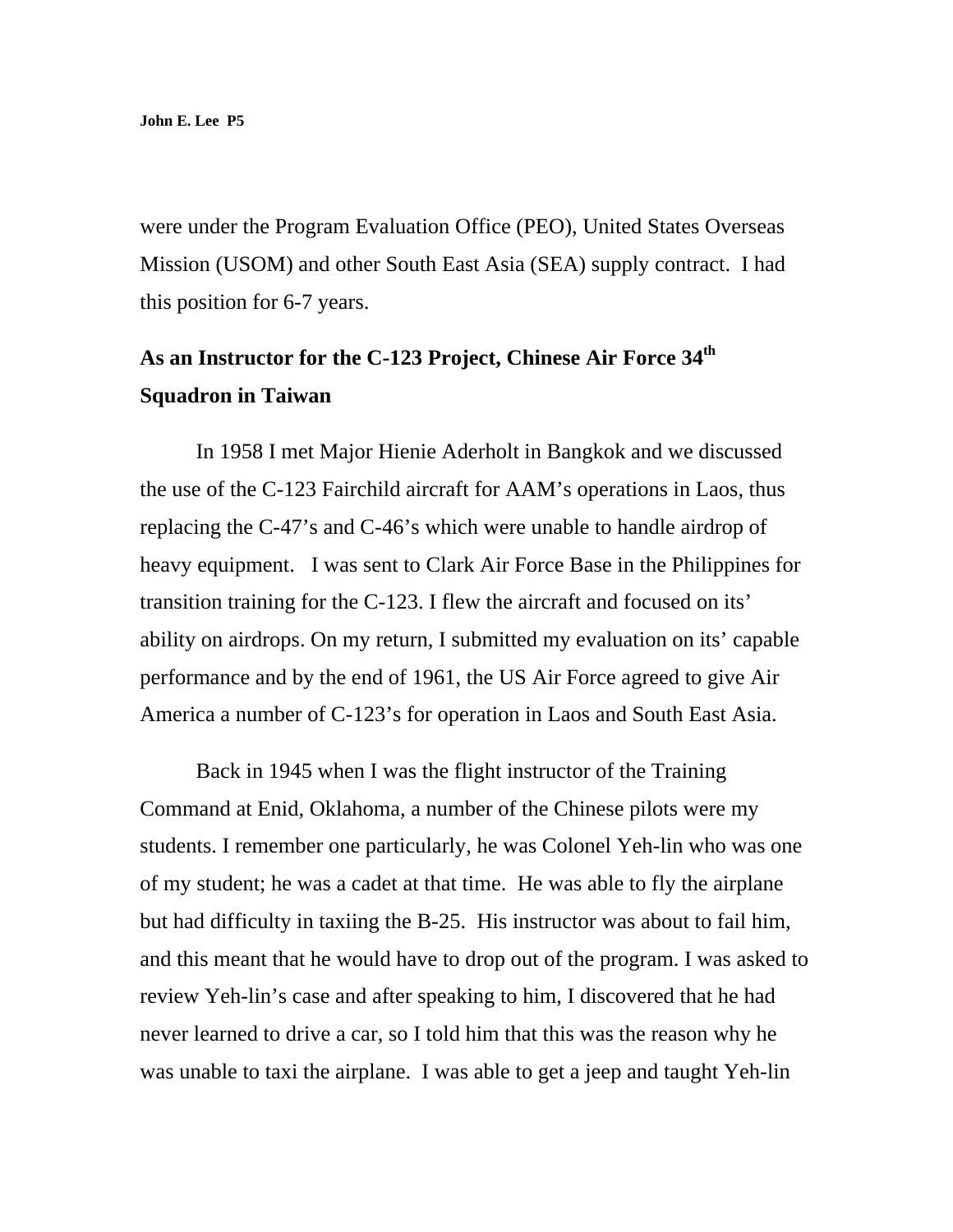how to drive. So, by knowing how to drive, Yeh-lin was able to relate this to the taxiing of the plane and he eventually passed his flight test. Later Col. Yeh-lin became a National hero. He was killed in a covert mission in a P2V aircraft in 1961.

In 1962, the pilots of the  $34<sup>th</sup>$  Squadron from the Republic of China (ROC) were given transition training on the C-123's by the US Air Force instructors at Pope Air Force Base. These flight instructors were not aware that these pilots were going on special covert missions, and therefore they were only given the basic training which was very limited. The Chinese pilots returned to Taipei soon after their training. In May 1963, one of the C-123 crashed on a training flight in a valley near Pintung, claiming 12 crewmembers on board. After the crash, the C-123 program was grounded. Later in 1963, the US Navy Auxiliary Communication Center (NACC) requested a C-123 project, specially designed to train pilots in Taiwan to operate out of Saigon. The instructor pilots of NACC were only familiar with the P2V's but not with the C-123's so it was necessary for NACC to search for a special instructor for this C-123 project. Because of my past experience in training Chinese Air Force pilots and my flying experience with the C-123's for Air America, I was assigned to head this project, and be the flight instructor and liaison officer between NACC and the ROC Air Force.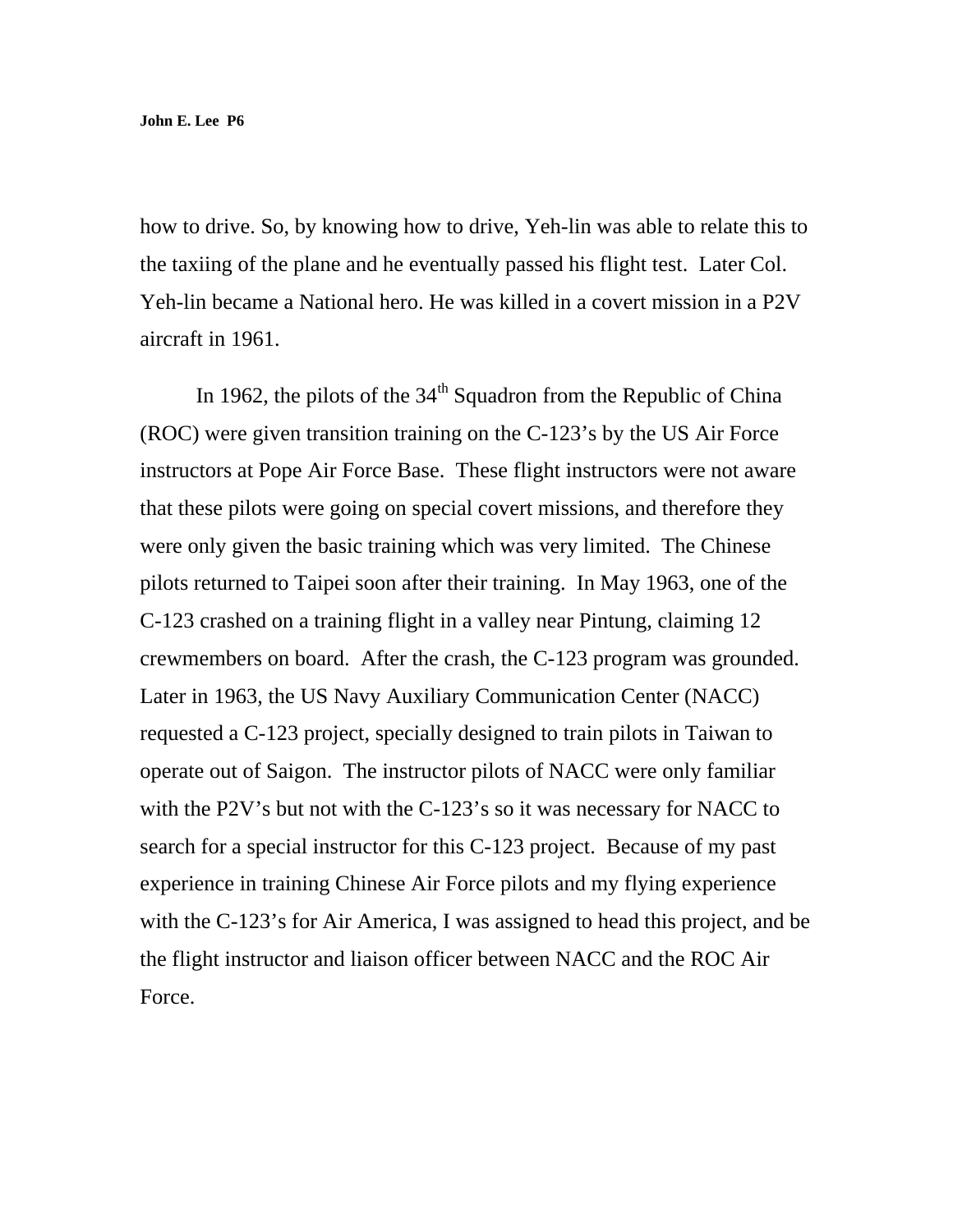When I went to Taiwan, the government did not want to register me as a foreign resident. The ROC government said that I was Chinese and had to be registered as a local Chinese. This meant that I could be drafted into the ROC arm forces. I objected to this request and informed them that I would resign after I have completed my assignment.

Prior to the start of flight training of the  $34<sup>th</sup>$  Squadron, I encountered a problem with the military protocol. All high ranking officers were Aircraft Commanders (captains) and the lieutenants were copilots. However, some of the Aircraft Commanders did not meet the qualification of their status. A situation like this would present a safety problem, that is, rank versus knowledge. It was necessary for me to seek help from someone in authority so I went to see General Yi Fu-en of the Chinese Air Force and discuss my plan with him. I proposed that for the training program, there would be no ranking and everyone would start at the level of a pilot and everyone should meet the qualifying standard. Should any of the pilots fail the flight check, they would be downgraded to a copilot. Gen. Yi gave his approval to my suggestion.

My concept in the training of pilots, especially those on military covert missions is as follows: Safety is the utmost priority. The pilot should have full knowledge of his aircraft and he should know its' maximum performance; he should have full confidence in his ability to act in the event of emergencies and abnormal situations. With this, his crew members would always put their trust in him. Another safety measure is to implement cross-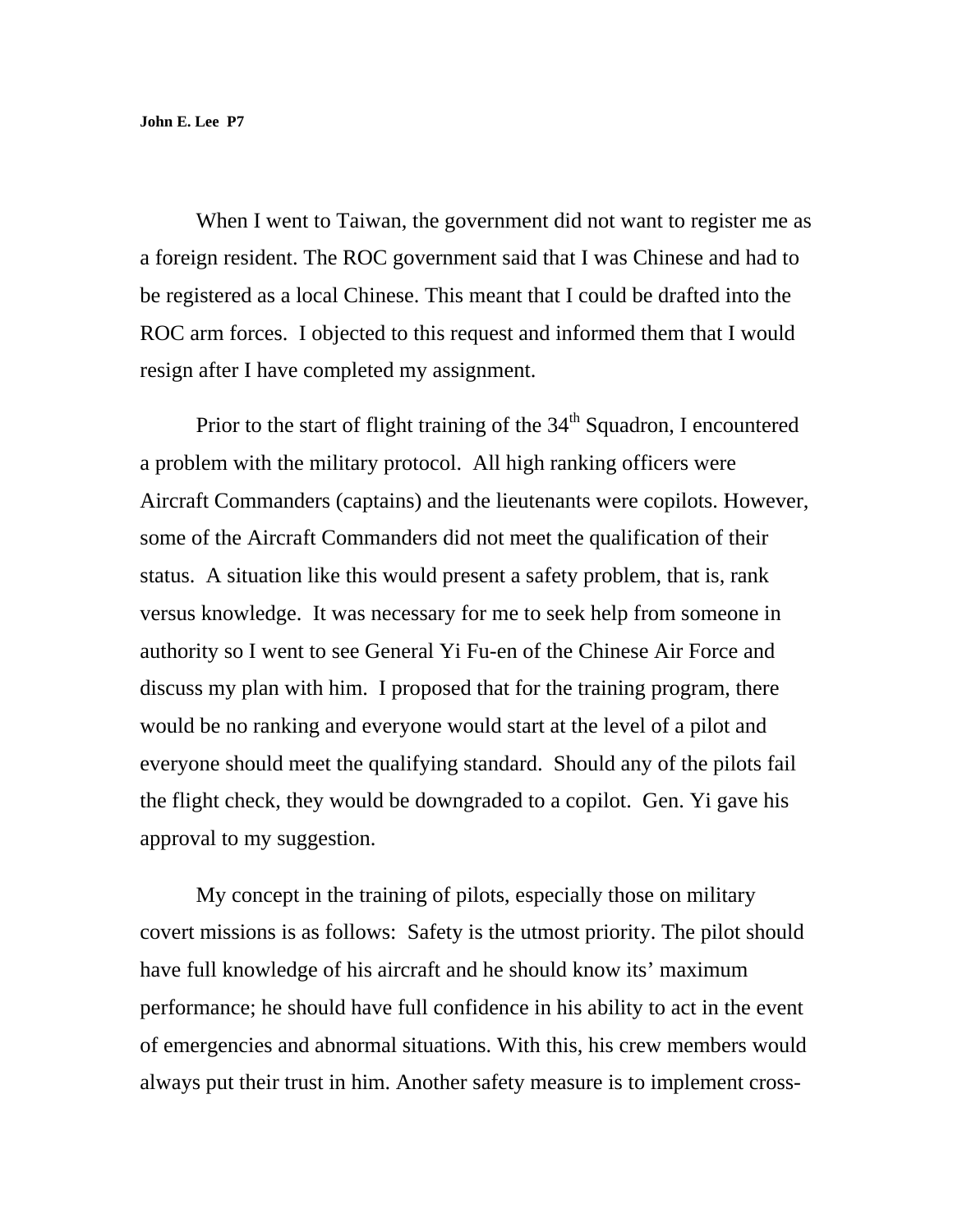training among the more important crew members, such as the engineers and navigators. This requires team work and cooperation, and with the knowledge that they can perform in case of any emergencies is of great importance to any mission.

I had about 15 students, not all of them passed the flight test. I upgraded the ones who passed the flight check and downgraded the ones who failed it. In doing so, no lives were lost leading to successful missions.

After I trained the pilots of the 34<sup>th</sup> Squadron in Hsinchu, they went on missions doing airdrops at nights in North Vietnam; I accompanied them two or three times a year, but only between Saigon and Da Nang. I am glad to say that I did not lose any pilots that I had trained. Since this work was classified under the CIA, no recognition was given to me by the US military or the Republic of China government. I was not permitted to have any records, personal or otherwise on my work or on my stay in Taiwan. This is now unclassified.

#### **Life in Taiwan**

While I was an instructor for the C-123's in Taiwan, I lived in the NACC's compound for six months in Yangmingshan, Taipei. As the training was done at the Hsinchu Air Force Base, the only means of transport from the Base to Taipei was a C-47 which I had to pilot, since the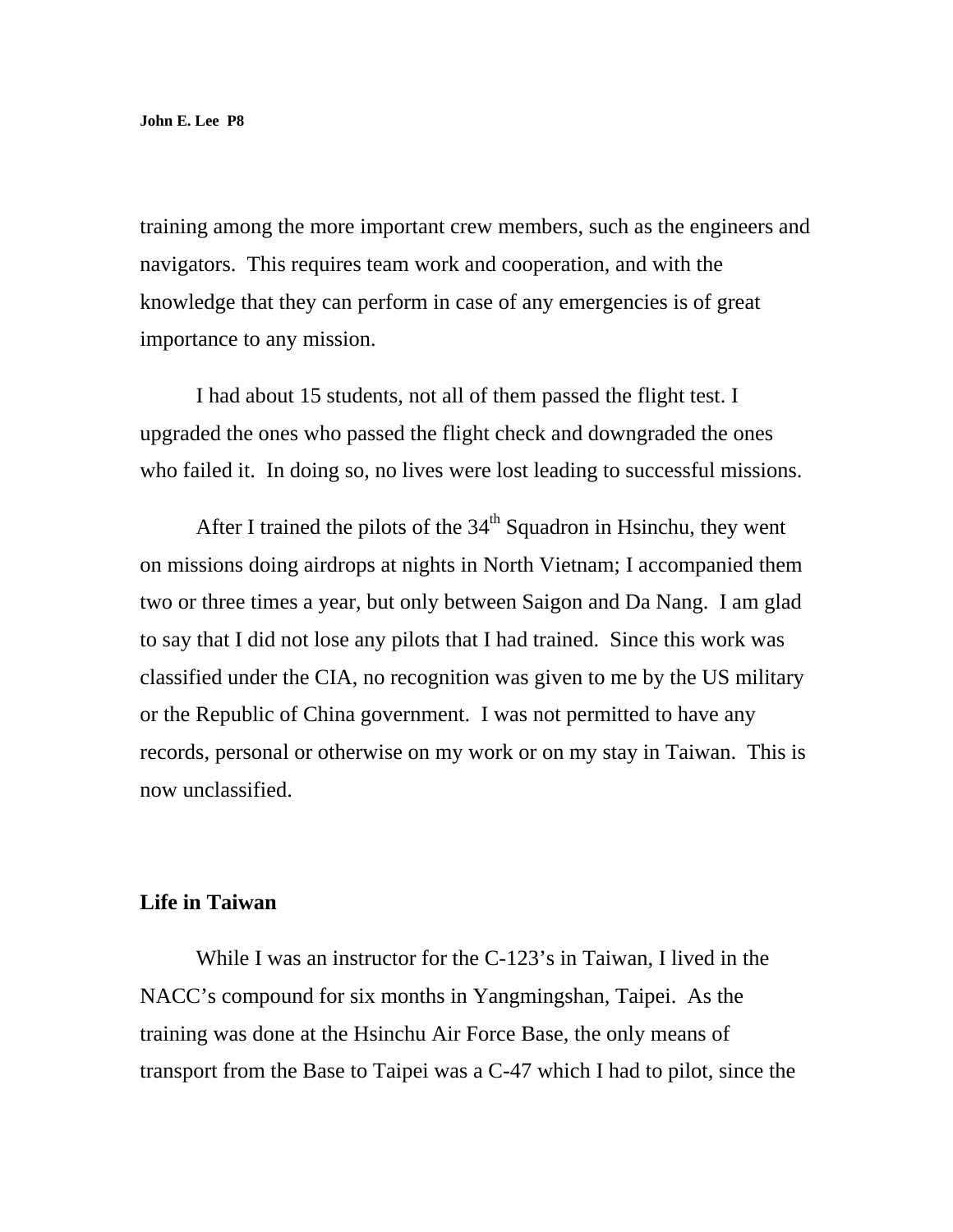Navy was unfamiliar with this plane. This became the commuter plane for all who resided in Taipei and worked at Hsinchu. The C-47 also served as a utility plane for carrying spare parts. Although I spent about a year and a half in Yangmingshan, I was not free to visit my friends or to see much of Taipei since my job was classified.

#### **My Career as a Pilot**

In September 1964, after the successful completion of the C-123 project with the 34<sup>th</sup> Squadron, I was transferred to Tachikawa Air Base, Japan to fly C-46, DC-4 and DC-65 for AAM and Southern Air Transport (SAT) with special flights to Korea, the inter-island of Japan at Okinawa, Taipei, Philippines and South East Asia.

 In 1967, I took a mandatory six months leave from SAT. I signed on with Internord Airlines of Copenhagen,Denmark as a temporary captain flying DC-7B's on charter flights. They needed summer time captains and I was able to work with them for four months flying around Europe, mainly to Spain. It was an enjoyable business man's vacation and an experience flying with the Scandinavians.

 In 1968, there was a cut back of pilots at AAM and SAT. Many were signing on with Japan Air Line (JAL) and I was one of them. However, my application was rejected by the Japanese because they felt that an American-Chinese piloting their planes would be an embarrassment to their company.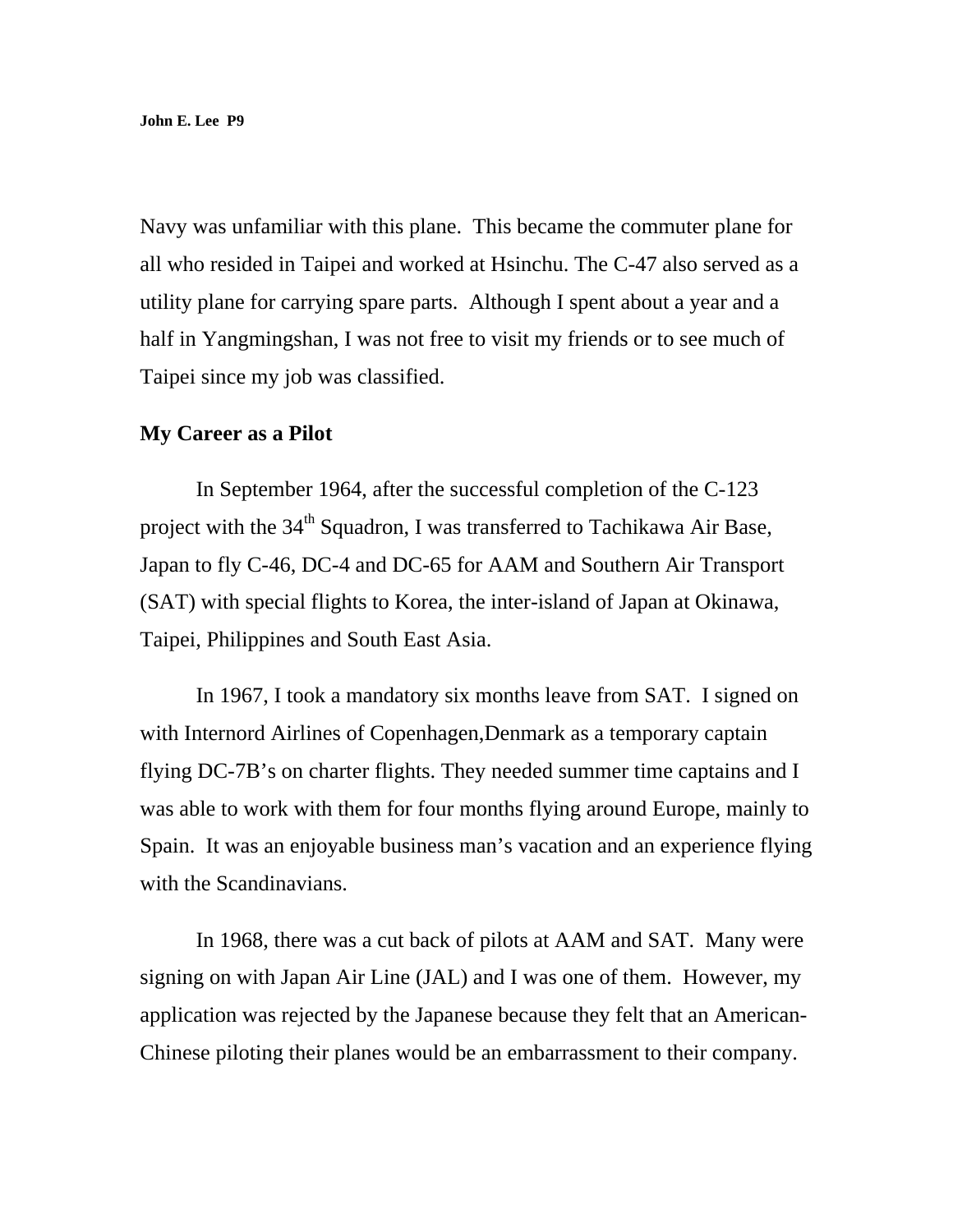Needless to say I was very disappointed with their decision. I had also applied to China Airlines but I was again rejected for the same reason.

Before the end of my flying career, I had one desire and that was to fly a jet plane. SAT was willing to give me the jet training, provided that I relinquish my DC-6 captain's position and accept a B727 co-pilot status. This I did, and in March 1970, Trans International (TIA), later named Transamerica Airlines offered me a captain's position on their B727. I accepted the position and in doing so, I concluded my 14.5 years with CAT/AAM/SAT. I worked with TIA flying the B727's and DC8's on worldwide charters and military airlift command (MAC) flights until the age of 60 when the rule of mandatory retirement caught up with me on June 25 1985. I have logged over 35,000 accident and violation-free hours of flying and I enjoyed every minute of it.

 I had a lifetime of experience being a pilot, flying many different types of planes in different countries and over all kinds of terrain, whether the jobs were military missions or International charter flights. Flying is "in my blood" and it always offers me a challenge when I take off, regardless of the type of weather or the situation at the time. There is always a feeling of great satisfaction whenever I have successfully completed a mission or a safe charter flight. I love flying and miss it since retiring, so much that in order to satisfy my yen, I have set up a computer simulator so that I can fly to different cities and land in the big airports everyday.